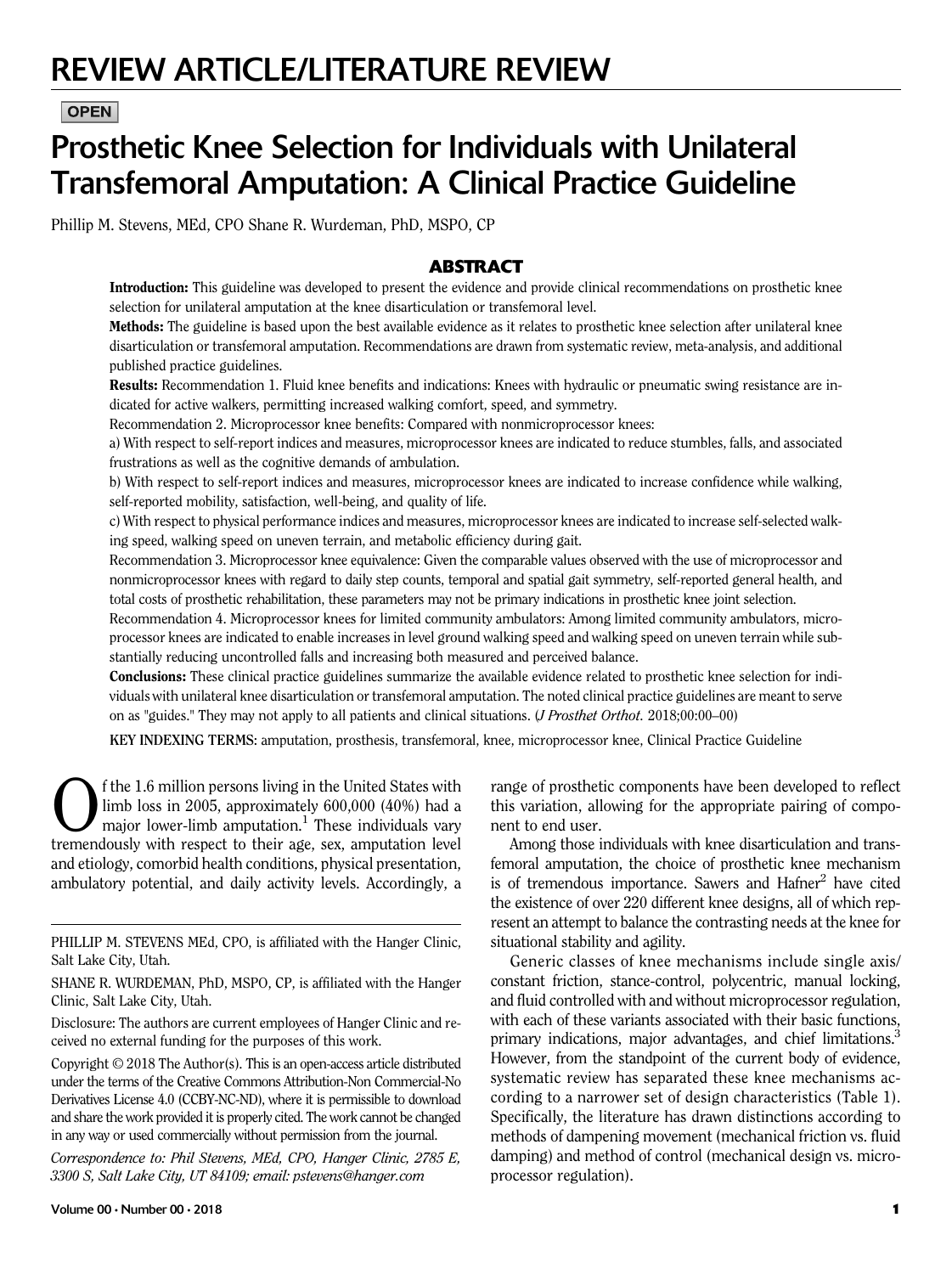Table 1. Knee Classification Matrix, Adapted from Michaels and Stevens, 2015

| Design Characteristic | Early Method        | Newer Method              |
|-----------------------|---------------------|---------------------------|
| Movement dampening    | Mechanical friction | Fluid damping             |
| Control method        | Mechanical design   | Microprocessor controlled |

Clinical Practice Guidelines (CPGs) are increasingly common in health care, with the Federal Agency for Healthcare Research and Quality (AHRQ) now housing over 1700 practice guidelines in their National Guideline Clearinghouse.<sup>4</sup> Yet, the field of orthotics and prosthetics is underrepresented in this area, with only a single CPG listed in the AHRQ database. Encouragingly, the field has begun to develop and publish practice guidelines across a range of care episodes including the management of plagi $ocephaly$ <sup>5</sup> postoperative care after transtibial amputation, $6$  prosthetic foot selection for individuals with lower-limb amputation,<sup>7</sup> transtibial socket design, interface and suspension,<sup>8</sup> prescribing guidelines for microprocessor-controlled prosthetic knees in the South East England, $9$  and a two part, "Dutch Evidence-Based Guidelines of Amputation and Prosthetics of the Lower Extremity."<sup>10,11</sup>

The scope and depth of CPGs are variable, with direct implications on their resultant clinical relevance and ultimate incorporation into practice. The current effort is modeled after the CPGs of the American College of Physicians, $^{12}$  with necessary adaptations to accommodate the emerging evidence base of orthotic and prosthetic care. The stated goals of this approach are to "provide clinicians with clinical-based guidelines based upon the best available evidence; to make recommendations on the basis of that evidence; to inform clinicians of when there is no evidence; and finally, to help clinicians deliver the best health care possible."<sup>12(pp 194)</sup>

Clinical utility is of paramount importance in this effort, culminating in small number of succinct, actionable evidence-based recommendations.13 Notably, within this framework, although the resultant CPGs represents a comprehensive overview of available literature, deficits in the available literature preclude CPGs within this framework from providing comprehensive clinical guidance. Thus, although CPGs can inform and supplement clinical decision making, they are not intended to direct or replace clinical judgment.

The purpose of these guidelines is to present the highest level of available evidence on prosthetic knee joint selection. In doing so, the guidelines are confined to those knee types represented in systematic review, meta-analysis, and published prescription guidelines. Specifically, this entails comparison of fluid dampening versus mechanical friction, and microprocessor-regulated knees (MPKs) versus nonmicroprocessor-regulated knees (NMPKs) or strictly mechanical knees. Of note, although historic literature has referenced the performance of "swing-only" MPKs, this technology was transitional and has largely been abandoned with the development of swing and stance MPKs. Unless specifically noted otherwise, the term MPK refers to swing and stance MPKs through the balance of this guideline.

The target audience for this guideline includes prosthetists, referring surgeons and physicians, treating physical therapists, and policy makers. The target patient population comprises those individuals with unilateral lower-limb absence, whether congenital or acquired as a result of dysvascular, traumatic, or other etiology.

## **METHODS**

A Medline search was conducted through April 2017 to locate published secondary knowledge sources of evidence statements within the published literature. The following search terms were used: "transfemoral" AND "amputation" AND "prosth\*," AND ("knee" OR "microprocessor knee") AND ("systematic review" OR "meta-analysis"). This search yielded 17 abstracts. Of these, six papers were identified as secondary knowledge sources (i.e., meta-analysis, systematic review, or evidence-based guidelines) that synthesized published findings of primary knowledge related to the performance characteristics of prosthetic knee types. $2,8,14-17$ These publications included five systematic reviews<sup>2,14–17</sup> and a published set of prescribing guidelines. $9$  Three additional publications that met inclusion criteria were also identified. These included an additional systematic review,  $^{18}$  a set of national evidence-based guidelines, $^{11}$  and a literature review that had been published but not yet indexed.<sup>19</sup>

In more recent publications, where authors provided explicit evidence statements, these were extracted for subsequent synthesis. If explicit evidence statements were not provided, wellsupported narrative statements were extracted. Extracted statements are summarized in Table 2. Statements addressed the following key considerations:

- 1. Comparative effectiveness: Where available, statements related to the comparative efficacy of various knee mechanisms were extracted from secondary knowledge sources. These statements related to fluid dampened resistance versus mechanical friction resistance mechanisms, and MPKs versus NMPKs.
- 2. Benefits of treatments: Benefits described in the evidence base included such considerations as gait speed, symmetry and comfort, decreased incidence of self-reported falls and stumbles, decreased cognitive demands associated with ambulation, increases in confidence during ambulation, selfreported mobility, satisfaction, well-being, and quality of life.
- 3. Harms of treatments: The only harms described in the evidence base included initial prosthetic procurement costs and any associated economic burden. Other potential harms might include a failure to realize the known benefits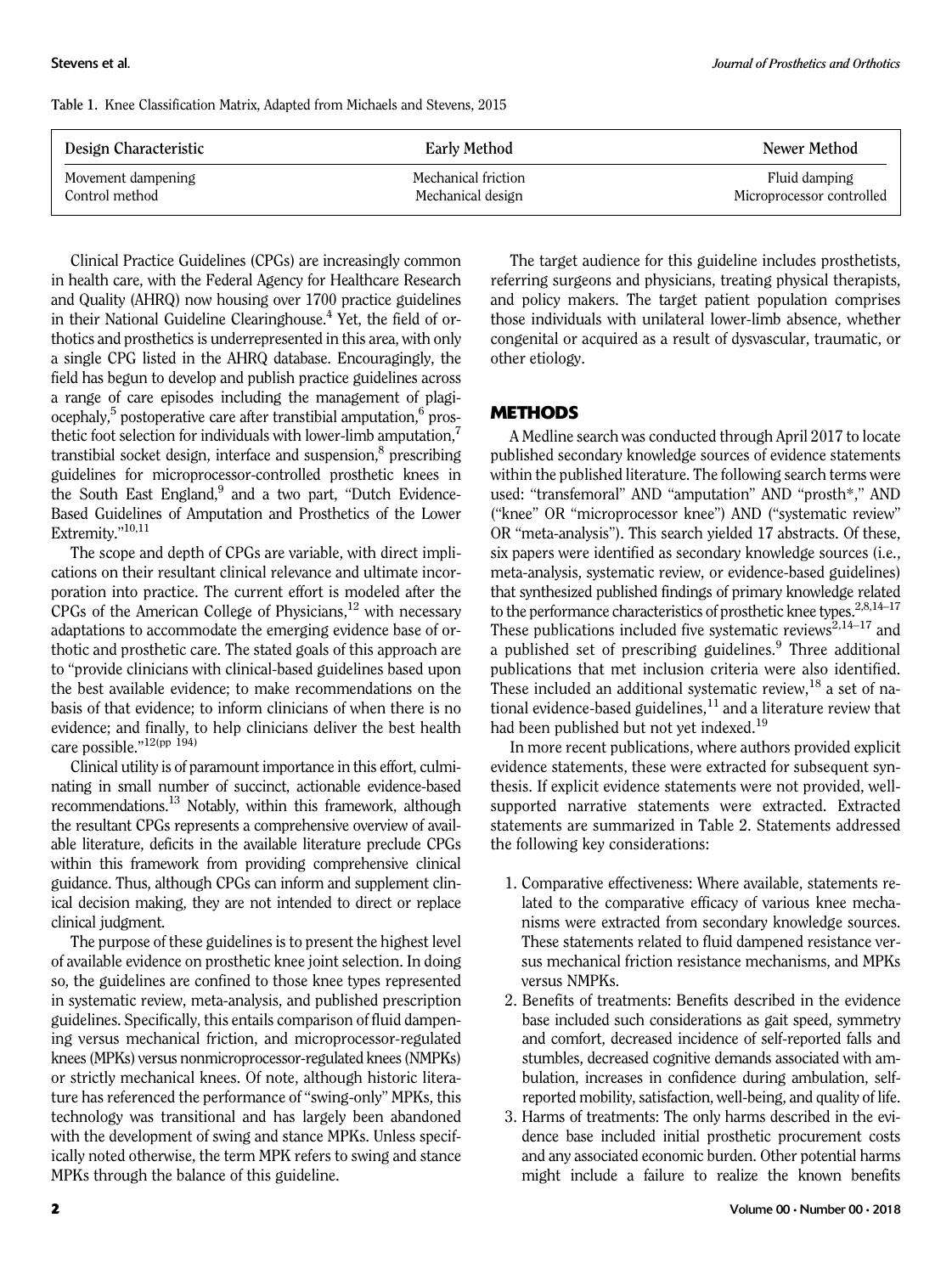Table 2. Evidence Statements Extracted from Secondary Knowledge Sources

#### Statements of Hydraulic Resistance Benefits

- The use of a hydraulic swing control leads to increased comfort and improved walking speed in active patients.<sup>11</sup>
- The use of a hydraulic swing control leads to improved gait symmetry and speed, particularly in active prosthetic users.<sup>18</sup>
- The use of hydraulic swing control reduces stride time and improves the symmetry of swing phase duration.<sup>19</sup>

#### Statements of MPK Benefits

- The use of swing and stance MPKS results in decrease  $O_2$  rate at self-selected walking speed compared with the use of NMPKs among individuals with unilateral TFLL.<sup>2</sup>
- MPKs reduce the energy requirements of walking.<sup>9</sup>
- Grade D recommendation in favor of using the C-leg to increase energy efficiency during gait $17$
- The use of swing and stance MPKs results in increased selfreported mobility when compared with the use of NMPKs among individuals with unilateral TFLL.<sup>2,9</sup>
- MPKs are used more often than NMPKs. $4,16$
- The use of swing and stance MPKs results in decrease perception of cognitive demand required for walking when compared with the use of NMPKs among individuals with unilateral TFLL.<sup>2,9</sup>
- Activities that require divided attention, such as stair and hill descents, occur faster with MPKs that with NMPKs.<sup>16</sup>
- The use of swing and stance MPKs results in increased SSWS when compared with the use of NMPKs among individuals with unilateral TFLL.<sup>2</sup>
- The use of swing and stance MPKs results in increased walking speed on uneven terrain when compared with the use of NMPKs among individuals with unilateral TFLL.<sup>2,9</sup>
- The use of swing and stance MPKs results in improved gait pattern during stair descent when compared with use of NMPKs among individuals with unilateral TFLL. $^{2,16}$
- The use of swing and stance MPKs results in decreased number of subject-reported stumbles and falls when compared with the use of NMPKs among individuals with unilateral TFLL.<sup>2,9,16</sup>
- Grade B recommendation that, after accommodation with a C-leg when transitioning from an NPMK, subjects will recall experiencing a reduction in the number and frequency of stumbles and fall events and have improved balance."<sup>17</sup>
- The use of swing and stance MPKs results in decreased subjectreported frustration with falling when compared with the use of NMPKs among individuals with unilateral TFLL.<sup>2,16</sup>
- The use of swing and stance MPKs results in increased subjectreported confidence while walking when compared with the use of NMPKs among individuals with unilateral TFLL.
- The use of swing and stance MPKs results in increased subjectreported preference when compared with the use of NMPKs among individuals with unilateral TFLL.<sup>2</sup>
- The use of swing and stance MPKs results in increased subjectreported satisfaction when compared with the use of NMPKs among individuals with unilateral TFLL.<sup>2,9</sup>
- The use of swing and stance MPKs results in increased selfreported well-being compared with NMPKs among individuals with unilateral TFLL.<sup>2</sup>

Table 2. (Continued)

- The use of swing and stance MPKs results in increased QALY compared with NMPKs among individuals with unilateral TFLL.<sup>2</sup>
- Grade B recommendation that provision of a C-leg is costeffective from a societal perspective and provides a positive QUALY gain.17
- MPKs should be considered cost-effective.<sup>7</sup>
- Studies that reported results in terms of quality of life presented improvement with the MPK.<sup>9,16</sup>
- MPKs are associated with a reduction in contralateral limb loading and improvements in joint kinetic symmetry, suggesting reduced wear and tear of the contralateral limb.<sup>9</sup>

#### Statements of MPK Equivalence

- The use of swing and stance MPKS results in equivalent  $O_2$  cost at self-selected walking speed. $<sup>2</sup>$ </sup>
- The use of swing and stance MPKS results in equivalent step counts, frequency of activity bouts, $9$  and activity bout duration.<sup>2,9</sup>
- The use of swing and stance MPKS results in equivalent ability to ambulate while performing secondary cognitive tasks.<sup>2</sup>
- The use of swing and stance MPKS results in equivalent spatial gait symmetry compared with the use of NMPKs among individuals with unilateral TFLL.<sup>2</sup>
- The use of swing and stance MPKS results in equivalent temporal gait symmetry compared with the use of NMPKs among individuals with unilateral TFLL.<sup>2</sup>
- Prescription of swing and stance MPKs results in equivalent total costs of prosthetic rehabilitation compared with NMPKs among individuals with unilateral TFLL.<sup>2,9</sup>
- The use of swing and stance MPKs results in equivalent selfreported general health compared with the use of NMPKs among individuals with unilateral TFLL. $<sup>2</sup>$ </sup>

#### Statements Regarding Limited Community Ambulators

- Limited community ambulators may be able to walk approximately 14% to 25% faster on level ground with the use of an MPK.<sup>14</sup>
- Limited community ambulators may be able to walk approximately 20% quicker on uneven surfaces and 30% faster during slope decent with the use of an MPK.<sup>14</sup>
- Among limited community ambulators, MPK use may significantly reduce uncontrolled falls by up to  $80\%$ .<sup>14</sup>
- The use of an MPK by limited community ambulators leads to substantial improvements in TUG performance and significant improvements in self-reported balance.<sup>14</sup>
- Limited community ambulators may significantly improve their abilities to perform activities of community ambulation such as negotiating uneven terrain and environmental obstacles, ramps, hills, and stairs, and multitasking while walking.<sup>14</sup>
- MPKs may enable limited community ambulators to perform activities that, by definition, are typical for unlimited community ambulators with MFCL-3 mobility grade.<sup>14</sup>
- Persons with a lower functional level might also benefit from using a prosthesis featuring an MPK.<sup>15</sup>

MFCL-3, indicates medicare functional classification level 3; TFLL, transfemoral limb loss; TUG, timed Up and go.

Continued on next page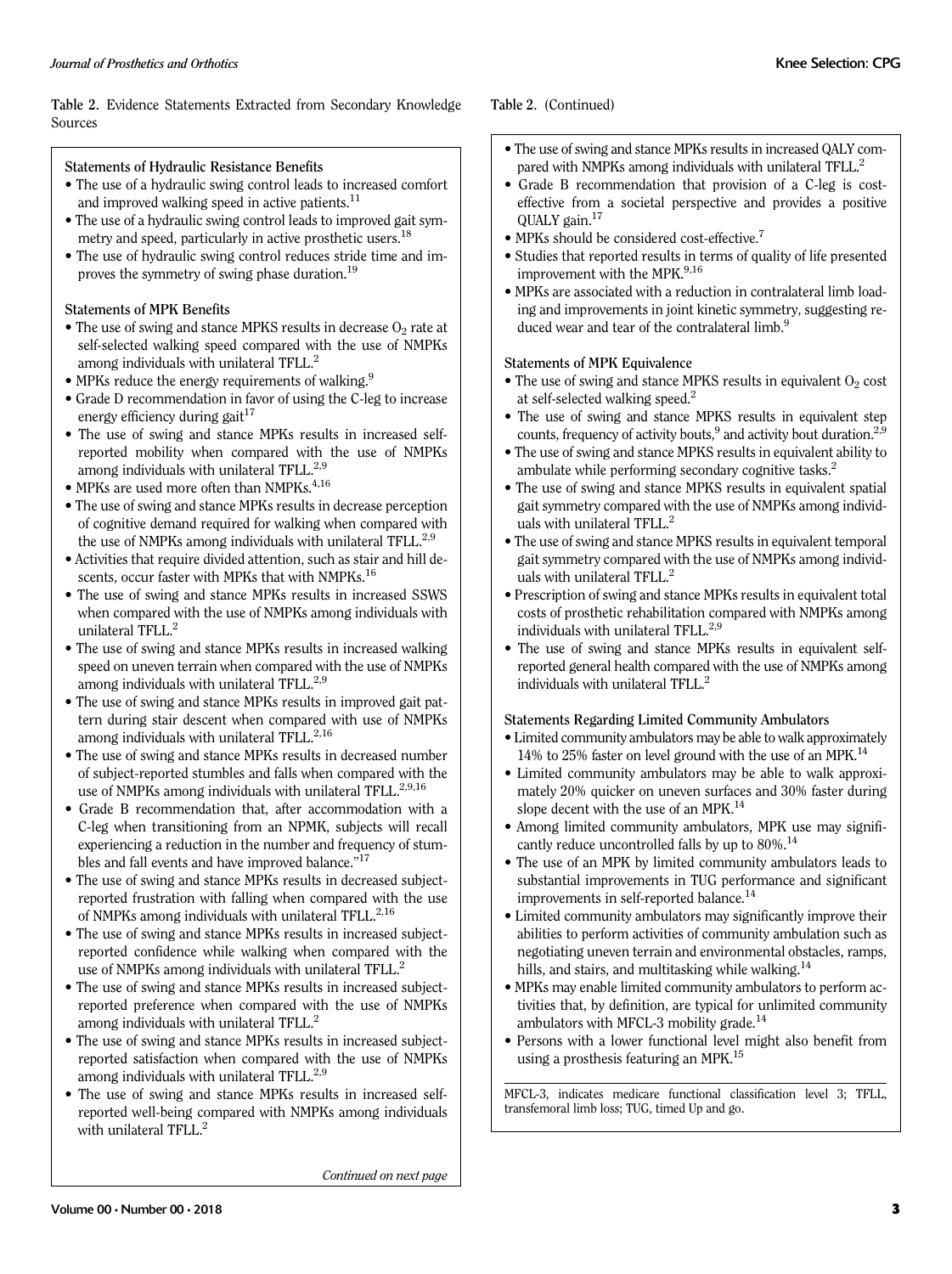identified with a given course of treatment, such as decreases in falls and stumbles or increased in ambulatory confidence.

# COMPARATIVE EFFECTIVENESS

Several evidence sources included statements related to the comparative benefits associated with fluid damping resistance mechanisms compared with mechanical friction resistance mechanisms.<sup>11,18,19</sup> However, consistent with the relative prevalence of clinical trials on MPKs, statements comparing the relative effectiveness of MPKs relative to NMPKs were predominant.2,9,14–<sup>17</sup>

#### BENEFITS

With regard to resistance mechanisms, several statements confirmed improved comfort, walking speed, and symmetry with viscous damping mechanisms over friction mechanisms for active patients. With regard to MPKs, benefits can be reasonably categorized into areas of subjective decreases, subjective increases, and objectively observed improvements. Areas of beneficial subjective decreases include self-reported prevalence of stumbles and falls and associated frustrations, as well as the perceived cognitive demands of ambulation. Areas of beneficial subjective increases include self-reported confidence during ambulation, self-reported mobility, satisfaction, mobility, and quality of life. Areas of beneficial, objectively observed improvements included self-selected walking speeds, walking speeds over uneven terrain, and metabolic efficiency. Among limited community ambulators, the use of MPKs was associated with increased walking speeds, reduced falls and improved balance.

# EQUIVALENCE

Several statements of equivalence between MPKs and NMPKs were identified. These were noted in daily step counts, frequency and duration of activity bouts, temporal and spatial gait symmetry, self-reported general health, and equivalent total costs of rehabilitation.

# **HARMS**

The higher costs of initial procurement associated with MPKs is considered a potential harm or additional cost associated with this intervention. Additional harms might be seen as any failure of a patient to realize known benefits associated with a given knee mechanism.

#### RECOMMENDATIONS

Recommendation 1. Fluid knee benefits and indications: Knees with pneumatic or hydraulic swing resistance are indicated for active walkers, permitting increased walking comfort, speed, and symmetry.

Several reviews described the benefits observed by Boonstra et al. $20$  in their analysis of questionnaires completed by individuals walking with knee units with pneumatic dampening and a

purely mechanical knee with mechanical friction based dampening along with those of Murray et al.<sup>21</sup> in their analysis of individuals walking with both hydraulic swing control and constant mechanical friction knee mechanisms. These included statements of improved gait symmetry, smoothness, and speed for active walkers, largely due to a reduced prosthetic stride time.<sup>11,18,19</sup>

Recommendation 2. Microprocessor knee benefits: Compared with nonmicroprocessor knees:

Recommendation 2A: With respect to self-report indices and measures, microprocessor knees are indicated to reduce stumbles, falls, and associated frustrations as well as the cognitive demands of ambulation.

In a trial of 17 subjects transitioning from an NMPK to an MPK, Hafner and Smith<sup>22</sup> reported a significant decrease in the number of stumbles, semicontrolled falls, and uncontrolled falls. These findings are consistent with those of Kahle et al.,  $^{23}$ who reported upon 19 individuals who experienced fewer stumbles and falls with an MPK compared with an NMPK. The related variable of frustration with falls has also been found to decrease with the use of an MPK. $22,24$  In their systematic review on the topic, Highsmith et al.<sup>17</sup> summarized the findings of seven studies that collectively supported the grade "B" recommendation that, after accommodation from an NMPK to a C-leg, subjects will recall experiencing a reduction in the number and frequency of stumble and fall events and have improved balance.

In addition, patients have consistently reported significant reductions in their perceived cognitive burden during ambulation with an MPK. $^{22,24,25}$  Furthermore, summarizing within their systematic review, Samuelsson et al.<sup>16</sup> have observed that activities that require divided attention, such as stair and hill descents, occur more quickly with the use of an MPK compared with an NMPK, further supporting the observations from patient reports.

Recommendation 2B: With respect to self-report indices and measures, microprocessor knees are indicated to increase confidence while walking, self-reported mobility, satisfaction, well-being, and quality of life.

Berry et al.,  $^{26}$  reporting on a cohort of 368 MPK users who had transitioned from NMPKs, found that users had significantly higher confidence in their MPKs. This finding reinforced similar observations from earlier, smaller trials. $22,24$ 

Self-reported mobility has been reported using both the Prosthetic Evaluation Questionnaire  $(PEQ)^{22,23,27}$  and the physical function scale of the SF-36. $28,29$  Both indices have shown significant improvements with the use of an MPK. Other reviewers have summarized these collective findings simply as "increased use" with the application of an MPK.<sup>16</sup> These observations are consistent with the findings of Kaufman et  $al$ <sup>27</sup> who noted an increase in energy burned over the course of an entire day with the use of an MPK despite a nonsignificant decrease in oxygen consumption rates during ambulation in this condition.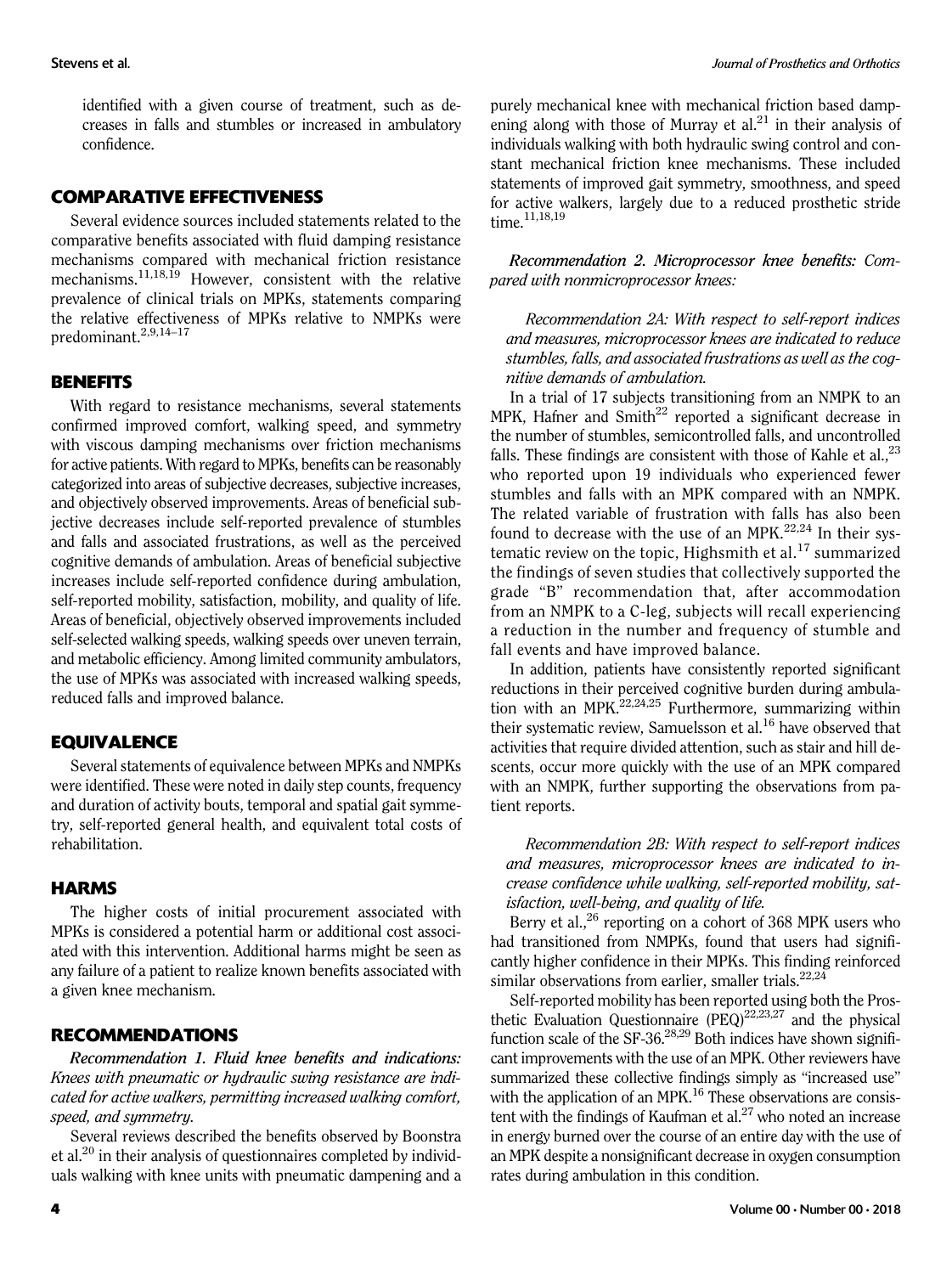Satisfaction and preference have both been addressed in two similar clinical trials where study participants were allowed to select their intervention of choice after completion of the study, where the demonstrated preference for MPKs over NMPKs was reported at 74% to 82%.<sup>23,24</sup> Both of these trials also reported participant responses to the question, "Over the past 4 weeks, how happy have you been with your prosthesis?" and observed significantly higher satisfaction scores with the use of an MPK.<sup>23,24</sup>

Well-being among individuals with unilateral transfemoral amputation has been reported using the well-being subscale of the PEQ. These scores have been found to increase with the transition from an MPK to an NMPK. $24,27$  The related construct of quality of life has been assessed as using the EuroQol Five Dimensions Questionnaire (EuroQol EQ-5D) assessing the dimensions of mobility, self-care, usual activities, pain/discomfort, and anxiety/depression. These values have then been converted to the European construct of quality-adjusted life years (QALYs). Those studies examining this construct have found an increase in OALY values associated with the use of MPKs.<sup>28,30</sup> Samuelsson et al.<sup>16</sup> summarized their observations more directly in asserting that "studies that reported results in terms of QoL presented improvement with [MPKs]."

# Recommendation 2C: With respect to physical performance indices and measures, microprocessor knees are indicated to increase self-selected walking speed, walking speed on uneven terrain, and metabolic efficiency during gait.

Self-selected walking speed has been found to increase with the transition from an NMPK to an MPK.<sup>23,31–33</sup> Similarly, speed on uneven terrain has been assessed in several trials with elements including grass, rocks, sand, wood chips, cement, and carpet. These trials have also observed increased walking speeds with the use of MPKs. $22-24,34$  Similarly, increased speed during hill descent with an MPK has been observed. $^{24}$  In addition to benefits in velocity, authors have reported improved qualities of movements for both stair descent<sup>22–24</sup> and hill descent.<sup>22,24</sup>

Metabolic efficiency has been reported across a number of different metrics including  $O<sub>2</sub>$  cost (oxygen consumed per distance traveled),  $O_2$  rate (oxygen consumed per time interval), physiologic cost index, and self-reported rating of perceived exertion. Two studies have reported no significant differences in  $O_2$  cost when transitioning from NMPKs to MPKs,  $27,32$  whereas two others have observed decreased  $O_2$  costs with MPKs.<sup>34,35</sup> By contrast,  $O_2$  rate generally decreases with the use of an MPK.31,34,36 A single study reported reduced perceived exertion with the use of an MPK.<sup>27</sup> Evidence statements were found for  $O<sub>2</sub>$  cost and  $O<sub>2</sub>$  rate<sup>2</sup> and for the more generalized constructs of reduced energy requirements and efficiency with the use of an MPK $.^{9,17}$ 

Recommendation 3. Microprocessor knee equivalence: Given the comparable values observed with the use of microprocessor and nonmicroprocessor knees with regard to daily step counts, temporal and spatial gait symmetry, self-reported

### general health, and total costs of prosthetic rehabilitation, these parameters may not be primary indications in prosthetic knee joint selection.

Two studies have reported on the related variables of step count, number of activity bouts, and duration of activity bouts as observed with MPKs and NMPKs using an externally mounted StepWatch activity monitor.<sup>24,37</sup> Both reported no significant differences in step-related activity outcomes. Of note, however, is that such activity measures are surrogate indices of the primary construct of daily energy expenditure. However, this construct was measured directly in a separate clinical trial and increased with the use of MPKs despite a nonsignificant decrease in energy costs with the use of the MPK, suggesting increased activity with the use of an MPK.<sup>27</sup>

Neither temporal nor spatial gait symmetry has been found to consistently and significantly vary with the choice of prosthetic knee mechanism.<sup>24,33,38</sup> However, Sedki and Fisher<sup>9</sup> summarized, "A reduction in contralateral limb loading and a significant improvement in joint kinetic symmetry suggest reduced wear and tear on the residual limb."

General health with the use of MPKs and NMPKs has been monitored using the general health subscale of the SF-36.<sup>28,29</sup> Both studies observed nonsignificant improvements in this index when subjects were using the MPK compared with the NMPK.

Although MPKs have higher procurement costs than NMPKs, studies that consider overall costs to society, inclusive of prosthetic acquisition costs, inpatient and outpatient care, hospital expenses, housekeeping, transportation, adaptive technology, and lost productivity have found no significant differences between MPKs and NMPKs.<sup>28,29</sup> This was summarized in one systematic review as a grade "B" recommendation that MPK provision is cost-effective from a societal perspective.<sup>17</sup> When viewed in isolation, the increased initial procurement costs associated with MPKs have been reported in several publications28–<sup>30</sup> and are universally recognized.

Recommendation 4. Microprocessor knees for limited community ambulators: Among limited community ambulators, microprocessor knees are indicated to enable increases in level ground walking speed and walking speed on uneven terrain while substantially reducing uncontrolled falls and increasing both measured and perceived balance.

In their review on the effects of MPKs for limited community ambulators, Kannenberg et al. $14$  reported upon a number of beneficial effects. These include an increased self-selected walking velocity of  $14\%$  to  $25\%,^{23,39}$  a  $20\%$  increase in ambulation across uneven surfaces, $22,39$  and a nearly 30% increase in descending slopes and hills.<sup>22,40</sup>

In addition, Kannenberg et al. $<sup>14</sup>$  synthesized the observations</sup> of three studies with 27 limited community ambulators in which outcomes related to safety of prosthesis use were reported. These included reports of an 80% reduction in falls within this population with the use of an  $MPK<sup>23</sup>$  and a significant decrease in the frequency of stumbles, uncontrolled falls, and frustration with falls in a similar population.<sup>22</sup>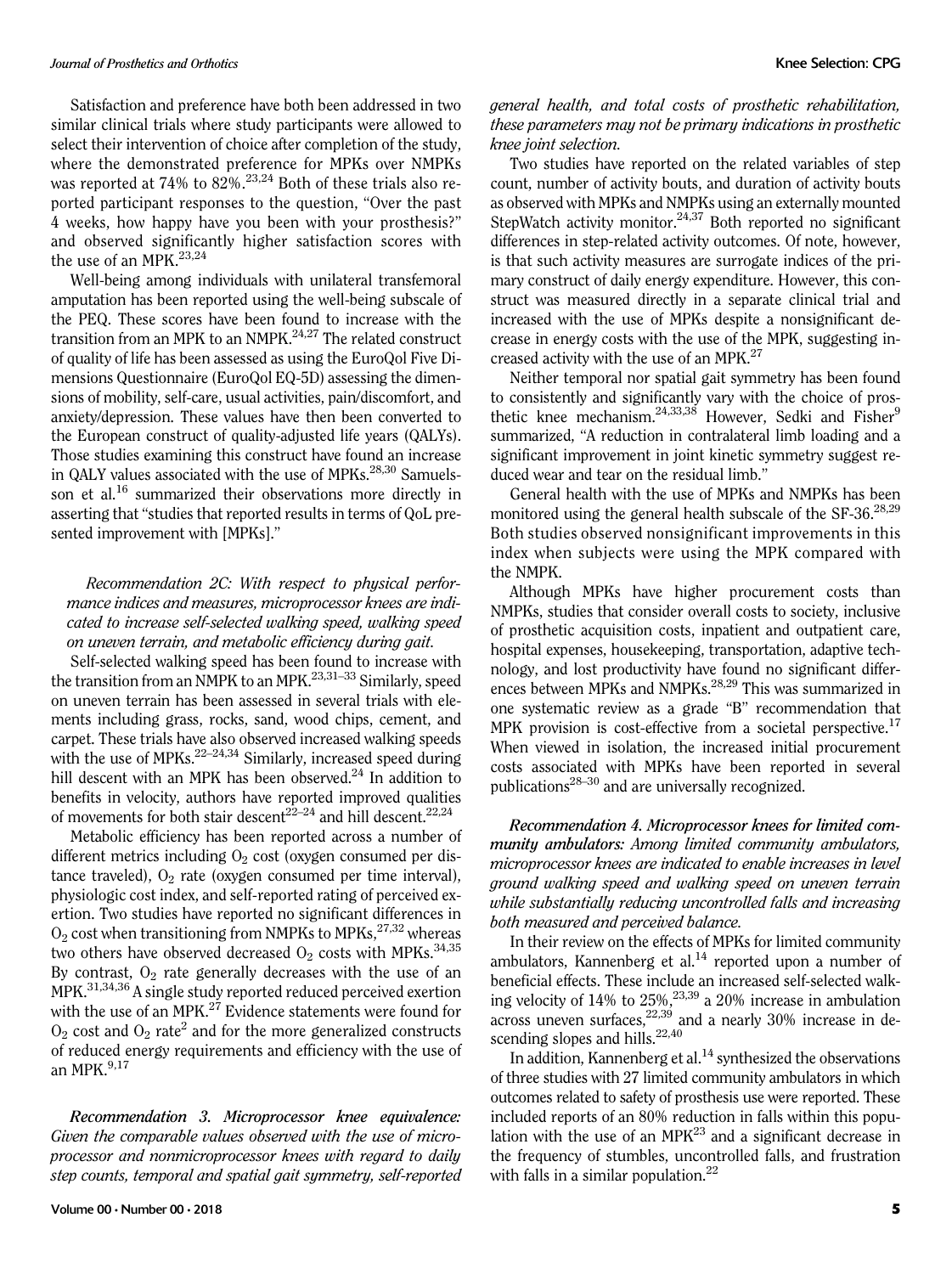Collectively, Kannenberg identified six articles reporting on the impact of MPKs on limited community ambulators that jointly suggest improved abilities to perform activities of community ambulation with an MPK, such as negotiating uneven terrain and environmental obstacles, ramps, hills, and stairs, and multitasking while walking.14 Further, MPKs may enable limited community ambulators to perform activities that by definition are typical for unlimited community ambulators.<sup>14</sup> This premise is further supported by two articles that observed 44% to 50% of the limited community ambulators who transitioned from an NMPK to an MPK improved to unlimited community ambulation.<sup>23,24</sup> Theeven et al.<sup>15</sup> summarized succinctly that persons with a lower functional level might also benefit from using a prosthesis with an MPK.

#### AREAS OF DEVELOPING EVIDENCE

The majority of the evidence published on the clinical efficacy of MPKs reports upon early studies of the Otto Bock C-leg. The parity between the function of the early C-leg and the function that observed the current MPKs is underreported. As technological advances precipitate new approaches in MPK functionality, clinicians and manufacturers alike will need to verify the continued efficacy of these novel MPK mechanisms.

Theeven et al.<sup>15</sup> observed that the majority of the outcome measures that have been used to study MPKs (67%) assess"body function" within the structure of the International Classification of Functioning, Disability, and Health (ICF). By contrast, only a minority of measures have assessed the constructs of"activity" and "participation." Future studies may provide additional insight into the impact of knee choice on the individual's ability to perform activities in everyday life and his or her participation in society.

The ability of a knee mechanism to influence activity levels is still unclear. Two studies have reported equivalent step counts, activity bouts, and activity bout durations between MPK and NMPK conditions, $24,37$  both using an externally mounted activity monitor (StepWatch). However, a separate clinical trial evaluated a more direct measure of activity in the form of doubly labeled water samples that indicated increased physical activity-related energy expenditure with the use of MPKs despite a nonsignificant decrease in  $O_2$  cost with the use of an MPK.<sup>27</sup> These findings are more consistent with self-reported increases in physical activity with the use of an MPK using measures such as the physical function subscale of the SF-36. $28,29$ 

To the extent that the effect of knee mechanisms on objective measures of the cognitive demands of ambulation have been studied, no clear benefits have been observed.<sup>22,24,25</sup> These have included measures of head sway and accuracy of cognitive responses during secondary task completion while walking with different knee mechanisms. However, patients have consistently reported significant reductions in their perceived cognitive burden during ambulation with an MPK.<sup>22,24,25</sup> The inability of empirical efforts to date to fully substantiate patient-reported benefits within this construct is an area that requires further research and understanding. It may be that the artificial cognitive loads applied in a clinical trial fail to represent the intensity and importance of the cognitive loads patients experience in daily life, or conversely the motor task is too simple or temporally confined. Ultimately, this remains an area where further research and understanding appear needed.

Note: Clinical practice guidelines are "guides" only and may not apply to all patients and all clinical situations. Thus, they are not intended to replace clinical judgment.

## **REFERENCES**

- 1. Ziegler-Graham K, MacKenzie EJ, Ephraim PL, et al. Estimating the prevalence of limb loss in the United States: 2005 to 2050. Arch Phys Med Rehabil 2008;89(3):422–429.
- 2. Sawers AB, Hafner BJ. Outcomes associated with the use of microprocessor-controlled prosthetic knees among individuals with unilateral transfemoral limb loss: a systematic review. *J Rehabil* Res Dev 2013;50(3):272–314.
- 3. Michael JW, Stevens PM. Lower limb prosthetic components: updated classification and passive, body-powered components. In: Krajbich JI, Pinzur MS, Potter BK, Stevens PM, eds. Atlas of Amputations and Limb Deficiencies: Surgical, Prosthetic, and Rehabilitation Principles. 4th Ed. Rosemont, IL: American Academy of Orthopedic Surgeons; 2015:429–443.
- 4. US Department of Health and Human Services; Agency for Healthcare Quality and Research; National Guideline Clearinghouse. Accessed at: [https://www.guideline.gov/browse/clinical-specialty](http://). Accessed September 8, 2017.
- 5. Lin RS, Stevens PM, Wininger M, Castiglione CL. Orthotic management of deformational plagiocephaly: consensus clinical standards of care. Cleft Palate Craniofac J 2016;53(4):394–403.
- 6. Stevens P, Rheinstein J, Campbell J. Acute postoperative care of the residual limb following transtibial amputation: a clinical practice guideline. Arch Phys Med Rehabil 2016;10:e21.
- 7. Stevens P, Rheinstein J, Wurdeman S. Prosthetic foot selection for individuals with lower limb amputation: a clinical practice guideline. J Prosthet Orthot 2018;30(4):175–180.
- 8. Stevens P, DePalma R, Wurdeman S. Transtibial socket design, suspension and interface: A clinical practice guideline. J Prosthet Orthot. Epub ahead of print.
- 9. Sedki I, Fisher K. Developing prescribing guidelines for microprocessor-controlled prosthetic knees in the South East England. Prosthet Orthot Int 2015;39(3):250–254.
- 10. Geertzen J, van der Linde H, Rosenbrand K, et al. Dutch evidencebased guidelines for amputation and prosthetics of the lower extremity: amputation surgery and postoperative management. Part 1. Prosthet Orthot Int 2015;39(5):351–360.
- 11. Geertzen J, van der Linde H, Rosenbrand K, et al. Dutch evidencebased guidelines for amputation and prosthetics of the lower extremity: Rehabilitation process and prosthetics. Part 2. Prosthet Orthot Int 2015;39(5):361–371.
- 12. Qaseem A, Snow V, Owens DK, et al. The development of clinical practice guidelines and guidance statements of the American College of Physicians: summary of methods. Ann Intern Med 2010;153: 194–199.
- 13. Qaseem A, Humphrey LL, Forciea MA, et al. Treatment of pressure ulcers: a clinical practice guideline from the American College of Physicians. Ann Intern Med 2015;162:370–379.